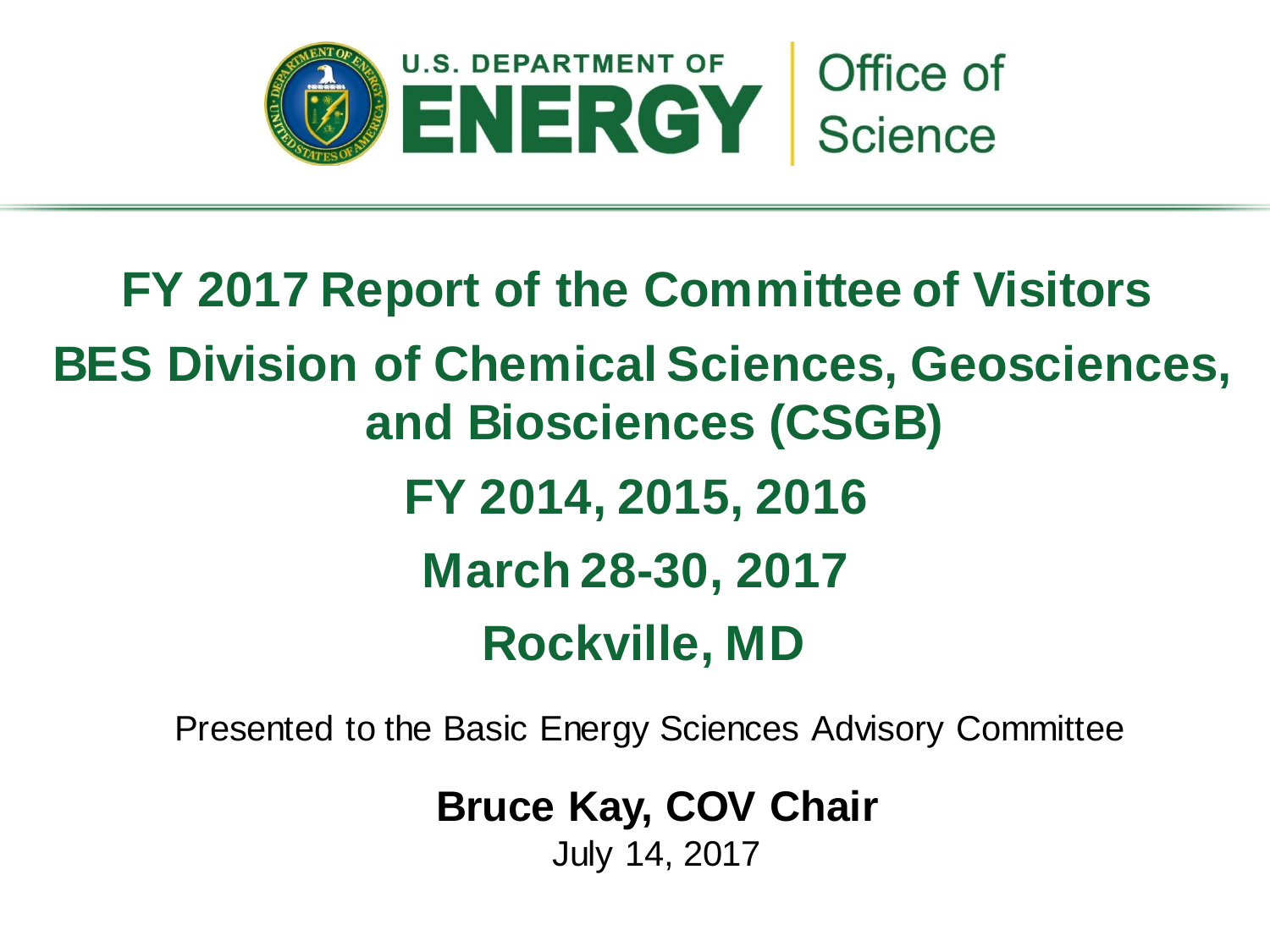## **Committee of Visitor Charge (Standard)**

- 1. For both the DOE laboratory projects and the university projects, assess the efficacy and quality of the processes used to:
	- (a) solicit, review, recommend, and document proposal actions, and (b) monitor active projects and programs.
- 2. Within the boundaries defined by DOE missions and available funding, comment on how the award process has affected:
	- (a) the breadth and depth of portfolio elements, and
	- (b) the national and international standing of the portfolio elements.

Not included: EFRCs, Fuels from Sunlight Energy Innovation Hub, SC Early Career Awards, SC Graduate Fellowship Program, EPSCoR, SBIR/STTR

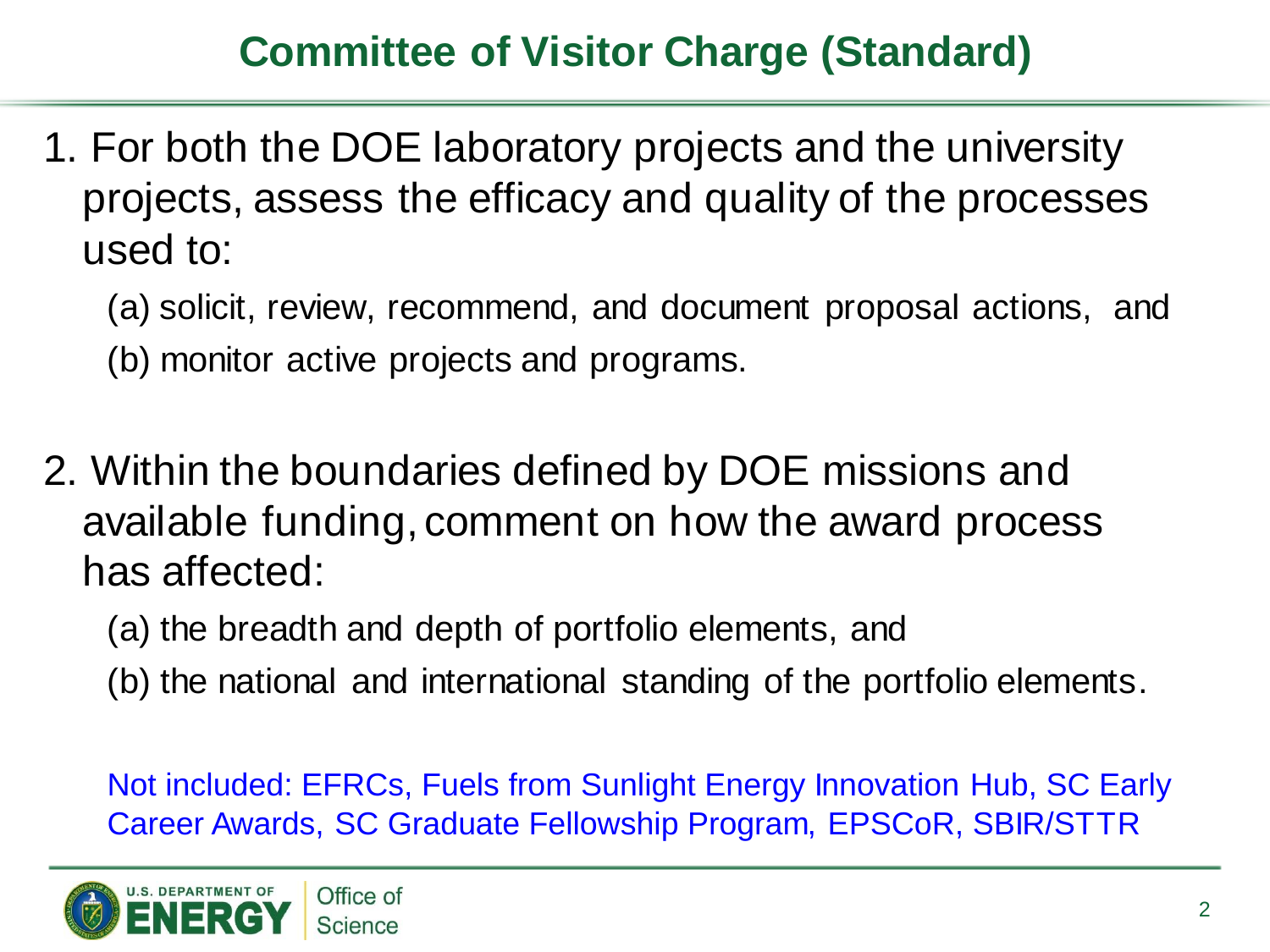## **FY 2017 Committee of Visitors**

Chair: Bruce Kay, Pacific Northwest National Laboratory Location: Rockville Hilton Hotel Dates: March 28 – 30, 2017

COV Demographics

- -18 COV panelists organized into 3 panels
- -12 from academia, 4 from DOE labs, 2 from other Federal Agencies (NSF and AFOSR)
- -9 female, 9 male
- -12 funded by CSGB
- -3 served on prior COVs (Kay, McCoy, Berman)
- -1 BESAC member (Kay)

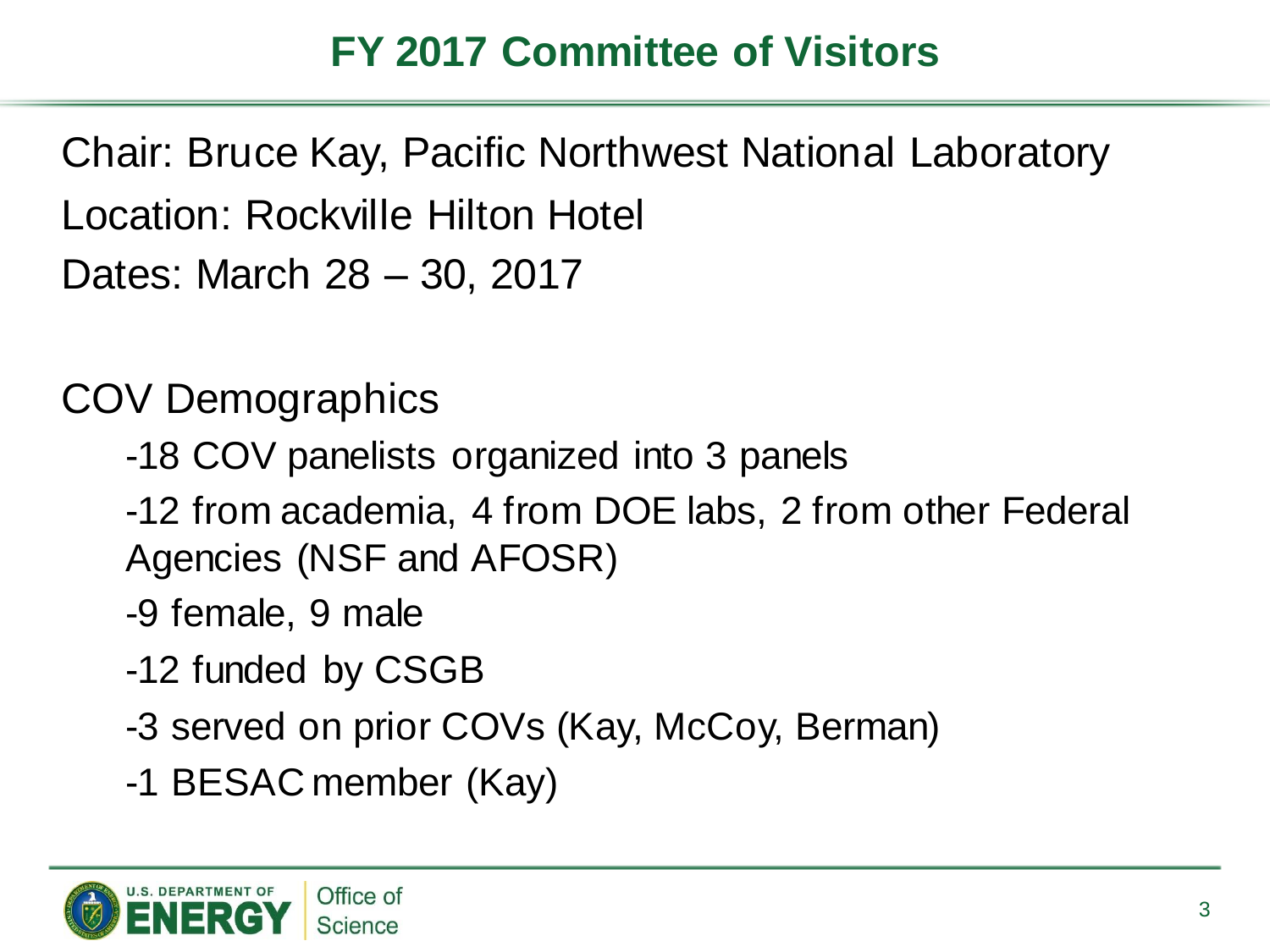#### **Three Panels**

#### **Panel 1: Fundamental Interactions**

Atomic, Molecular, and Optical Sciences Gas Phase Chemical Physics Condensed Phase and Interfacial Molecular Science Computational and Theoretical Chemistry

#### **Panel 2: Photochemistry and Biochemistry**

Solar Photochemistry Photosynthetic Systems Physical Biosciences

#### **Panel 3: Chemical Transformations**

Catalysis Science Separations and Analysis Heavy Element Chemistry Geosciences

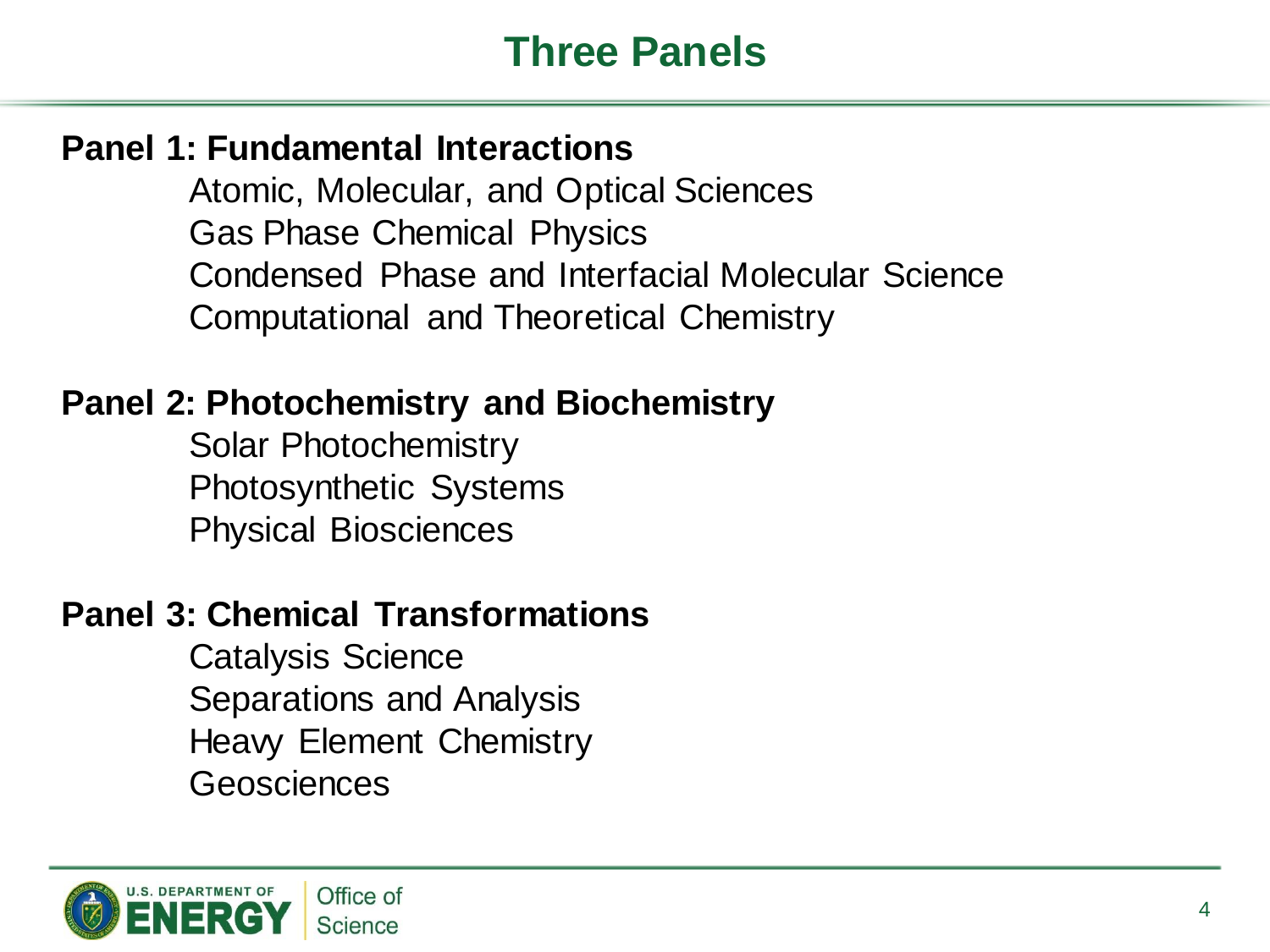### **Panel Structure and Membership**

#### **Panel 1: Fundamental Interactions,** Anne McCoy, University of Washington

| Michael Berman                      | <b>AFOSR</b>                                                                                                                   |
|-------------------------------------|--------------------------------------------------------------------------------------------------------------------------------|
| <b>Gary Douberly</b>                | University of Georgia                                                                                                          |
| <b>Kelly Gaffney</b>                | <b>SLAC</b>                                                                                                                    |
| Evelyn Goldfield                    | <b>NSF</b>                                                                                                                     |
| Amber Krummel                       | <b>Colorado State University</b>                                                                                               |
| David Britt                         | <b>Panel 2: Photochemistry and Biochemistry</b> , Robert Blankenship, Washington University<br>University of California, Davis |
| <b>Marilyn Gunner</b>               | City College of New York                                                                                                       |
| Jennifer Ogilvie                    | University of Michigan                                                                                                         |
| Cyndi Zoski                         | <b>New Mexico State University</b>                                                                                             |
|                                     | Panel 3: Chemical Transformations, Michael Hochella, Virginia Tech                                                             |
| Donna Chen                          | University of South Carolina                                                                                                   |
| Pete McGrail                        | <b>PNNL</b>                                                                                                                    |
| Laura Pyrak-Nolte Purdue University |                                                                                                                                |
| Lynda Soderholm                     | <b>ANL</b>                                                                                                                     |
| <b>Peter Stair</b>                  | Northwestern University                                                                                                        |

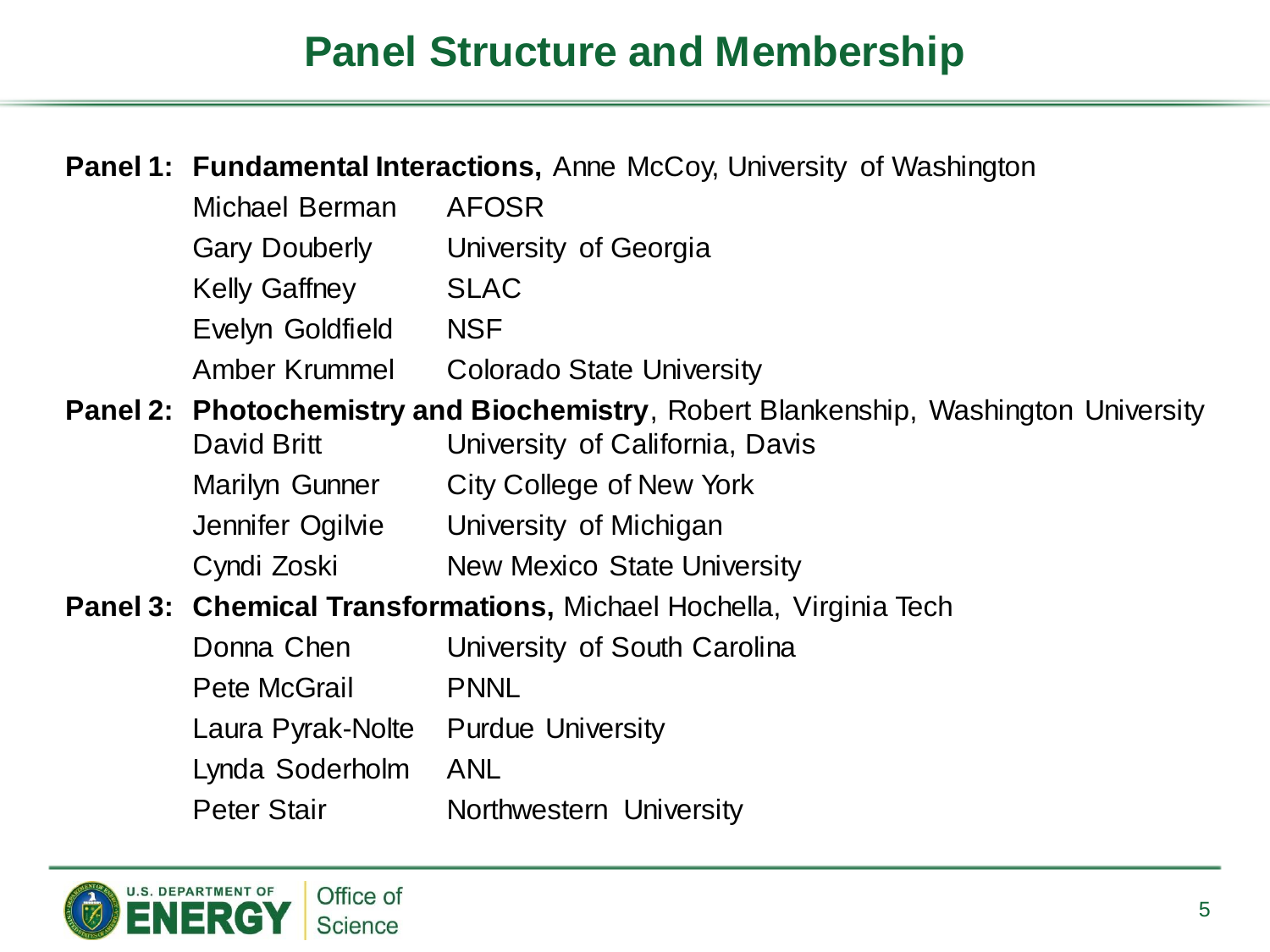## **PAMS was used by the COV**

COV members had read-only access to proposals that had actions (awarded, declined, or withdrawn) in fiscal years 2014, 2015, and 2016

Material provided:

- Reference Materials
	- Description of programs
	- **EXTER** Lists of awarded, declined, and withdrawn proposals
- Solicitation Folders
	- Letters of intent/preproposals
- Proposal Folders
	- Proposals
	- **Reviews**
	- Declination memos
- Award Folders
	- **Budgets**
	- **Selection statements**

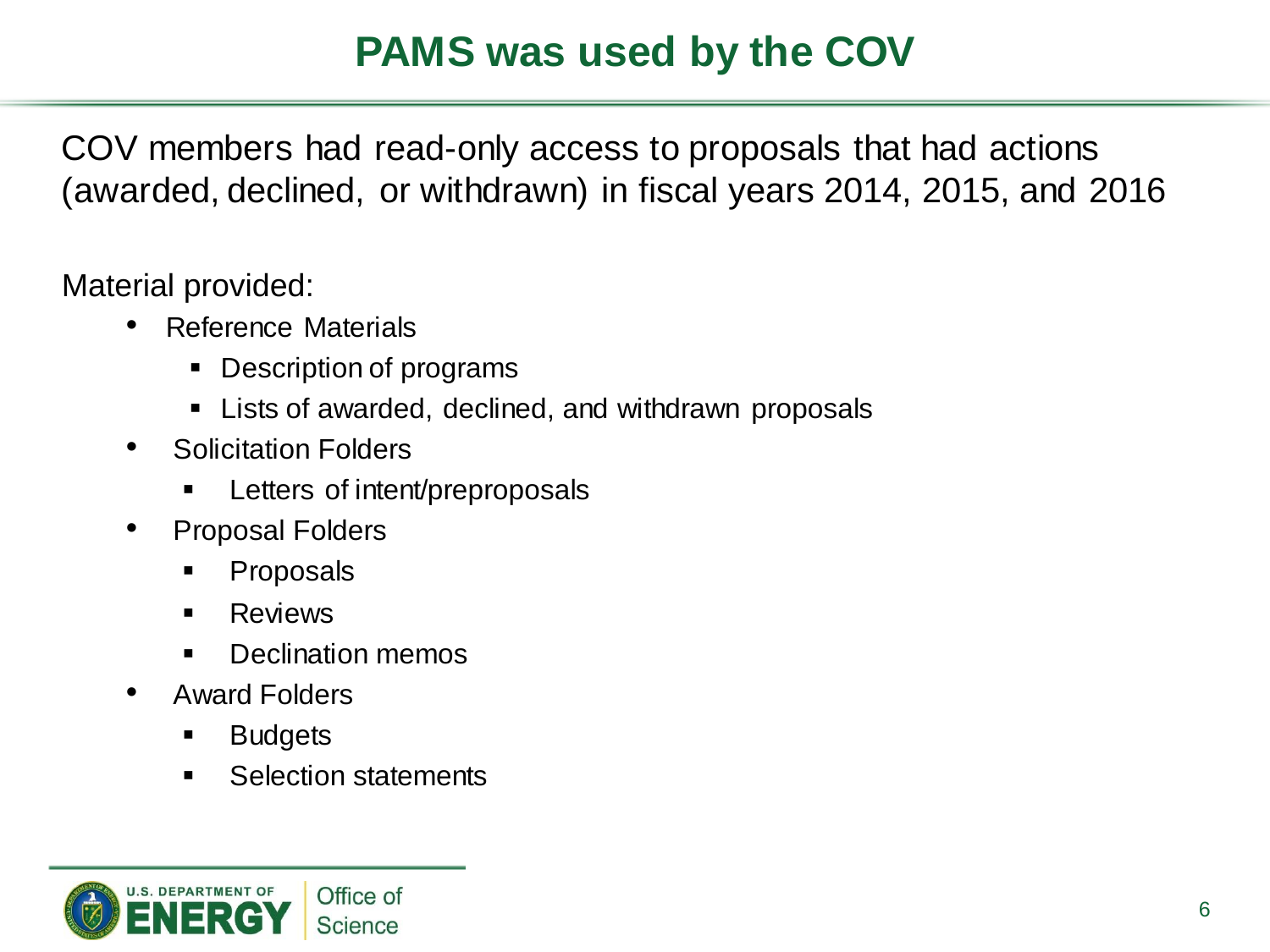## **COV Agenda**

Day 1

- Plenary session: welcome, BESAC charge, BES and CSGB overviews, introduction to review process and PAMS COV module
- Panel breakout sessions: brief portfolios overviews from CSGB team leads; first read of selected packages by COV; Program Managers on call
- Executive session: preliminary report drafting and first assessment of key elements and gaps

Day 2

- Executive session: completion and discussion of first read reports
- Panel breakout sessions: portfolio overviews available if requested, second read by COV; Program Managers on call
- Executive session: merge first and second read input; draft and discuss panel reports

Day 3

- Executive session: finalize draft panel reports
- Closeout plenary session: presentation of major findings and recommendations

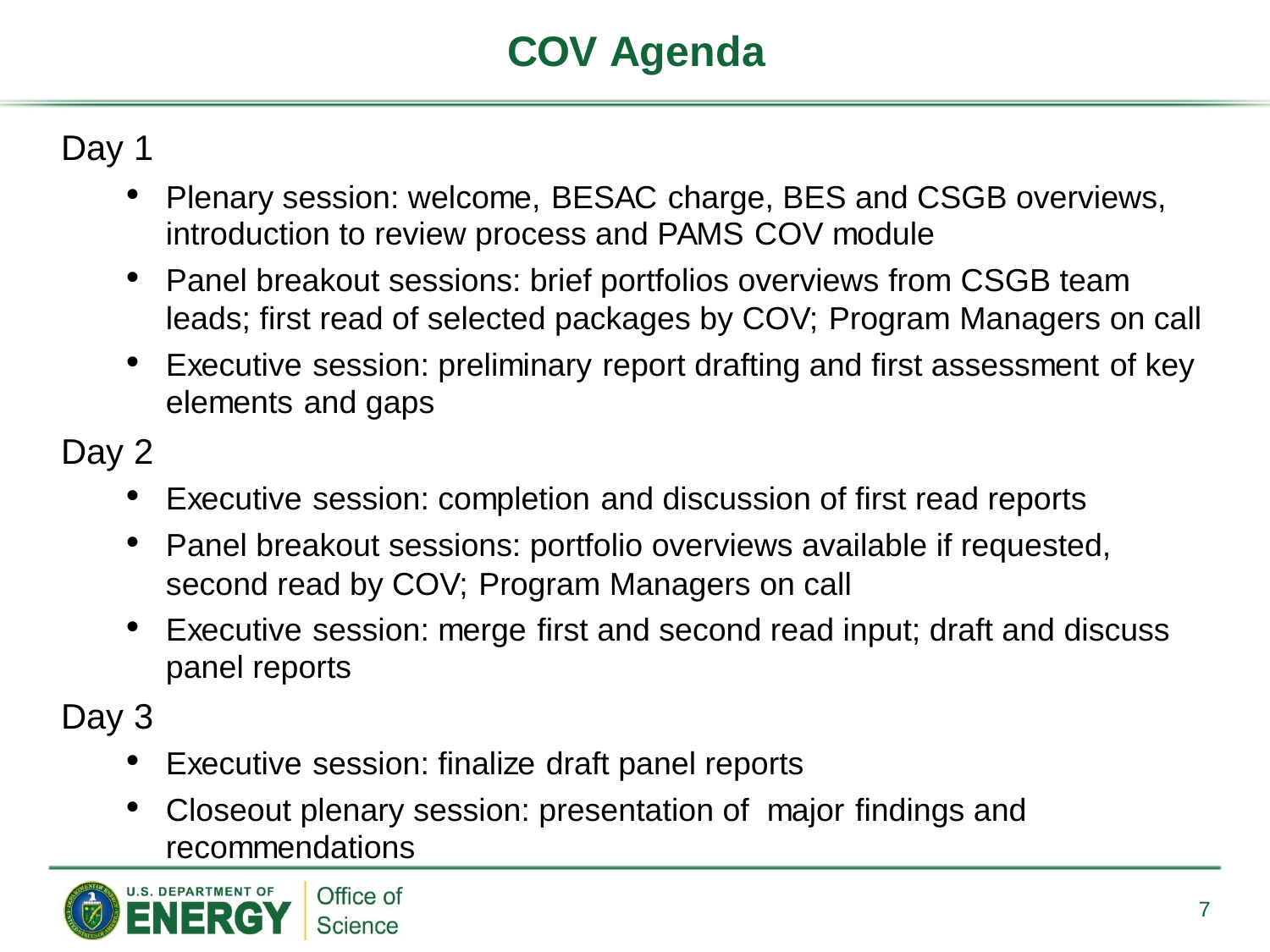### **2017 CSGB COV Summary**

- Four Major Findings
- Three Major Recommendations
- Four Other Comments and Suggestions

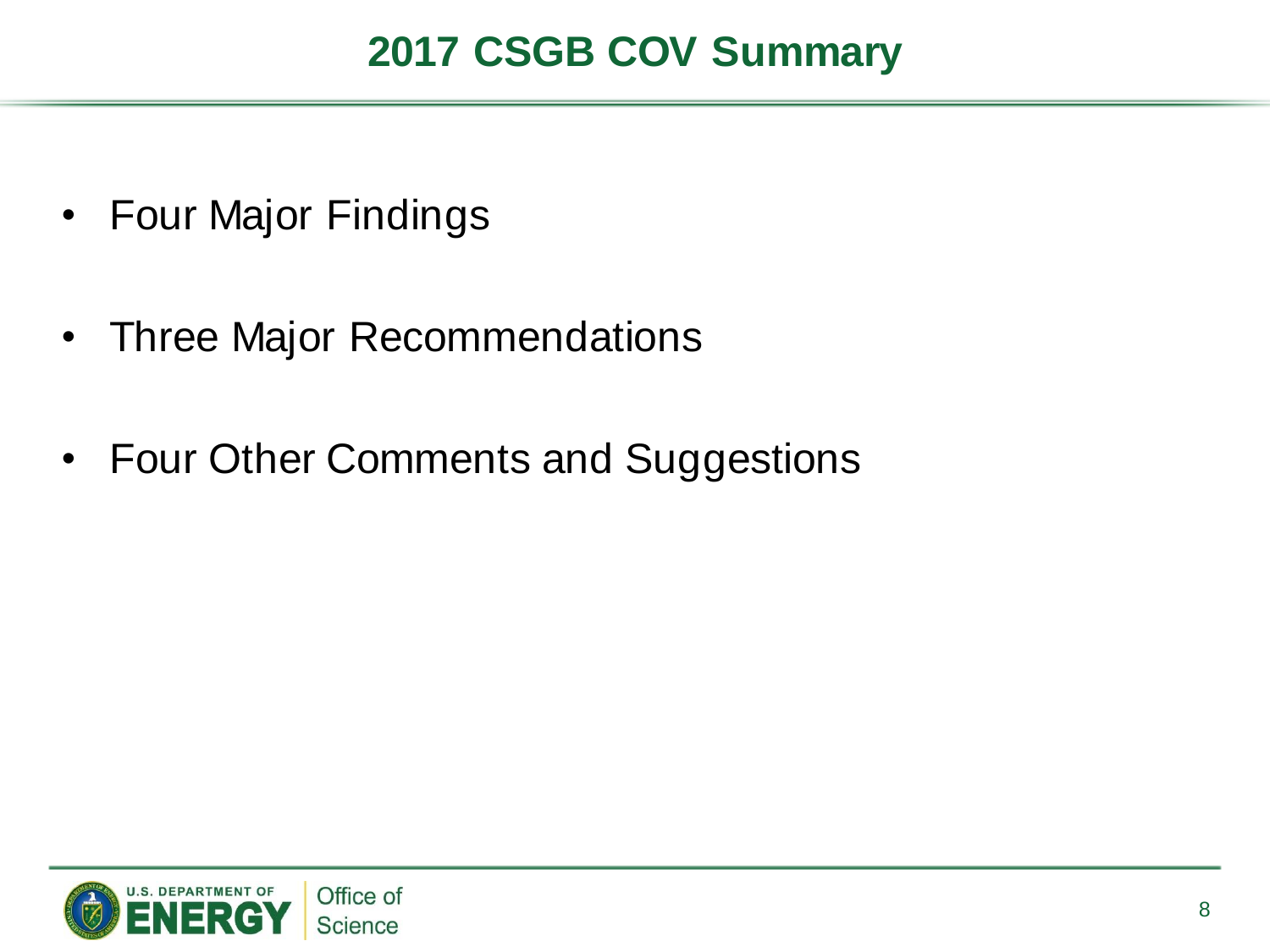The COV realizes that the processes of solicitation, review, documentation, and monitoring of proposals by DOE Program Managers is work that is intricate and difficult, requiring astute scientific insight, not-to-be-taken-for-granted organizational skills both within and outside of DOE, deep understanding of organizational mission (both now and for the future), and thoughtful human interaction skills. This COV has found the Program Managers, although at various stages in their careers in these positions, to be dedicated, focused, professional, committed and effective to serve the DOE and the nation to the very best of their abilities. We truly commend their efforts in supporting current scientific efforts with a vision to future endeavors.

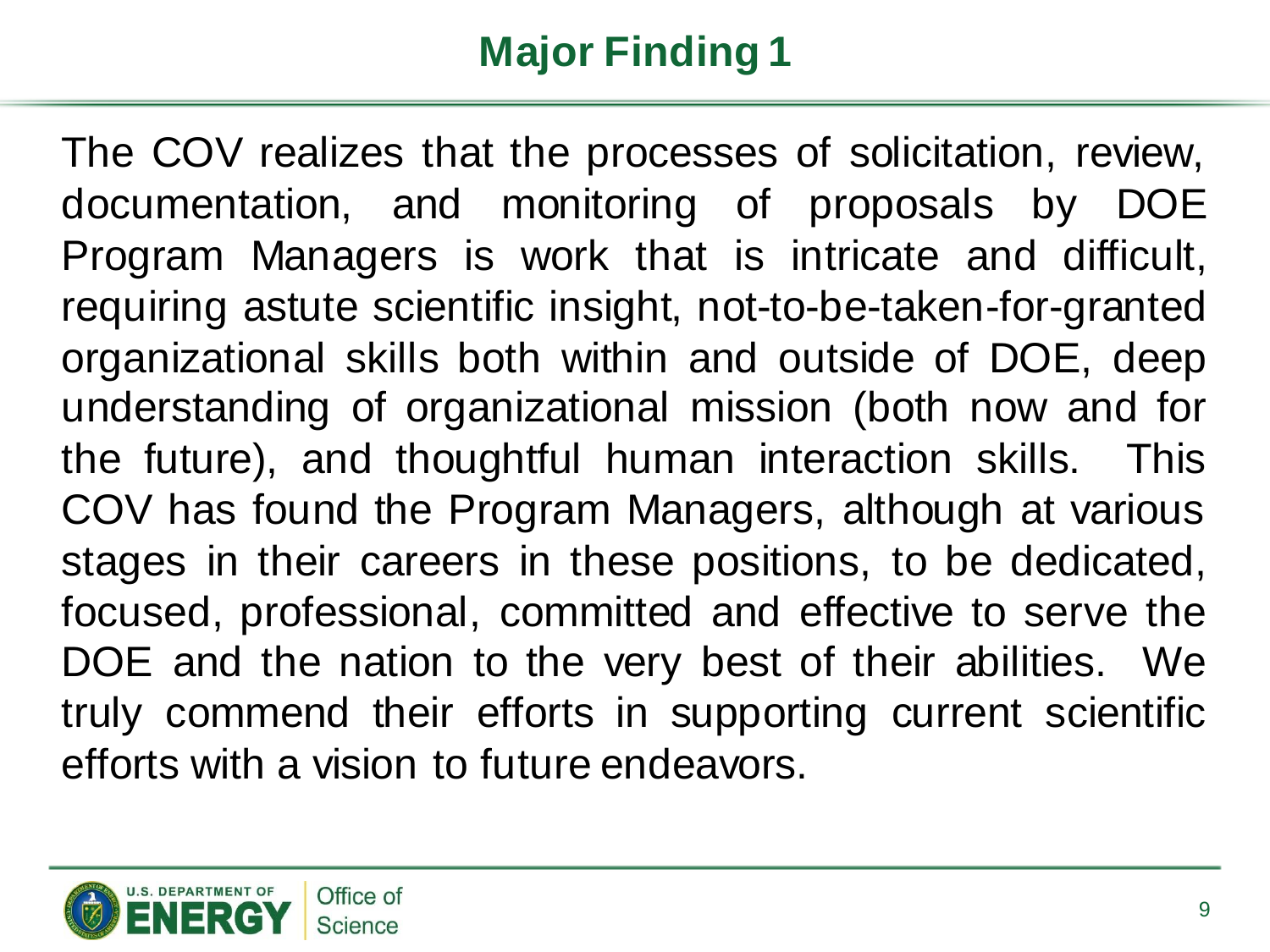The COV judges that DOE continues to maintain the breadth and depth of the portfolio elements, as well as the quality of the science and principal investigators, to be excellent. The Program Managers have successfully balanced the missionoriented nature of the DOE with the flexibility required for high-quality scientific research. For example, the program managers have specifically encouraged innovative and unique research directions to broaden the portfolio.

Additionally, the portfolio includes a balance of internationally renowned senior scientists and a significant fraction of earlyto mid-career scientists with similarly promising career trajectories.

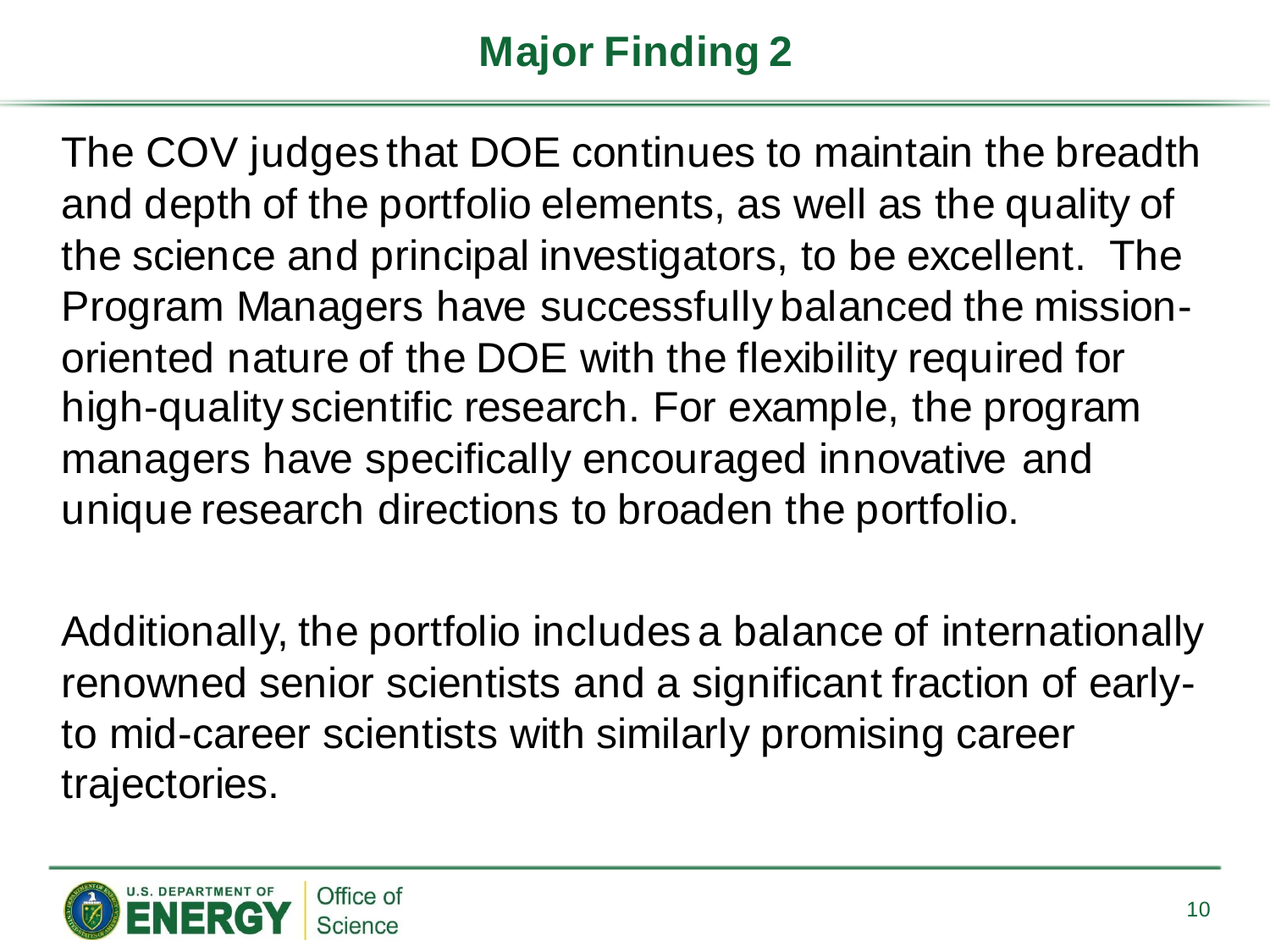The COV commends the practice of encouraging submission of white papers by university PIs, with feedback by the Program Managers, to help screen proposal submissions to those within the programmatic scope and provide guidance on how scientists can improve their full proposal prior to submission.

While this process is effective, additional tracking of the whitepapers is encouraged. This process could benefit from better documentation concerning success statistics and PI demographics.

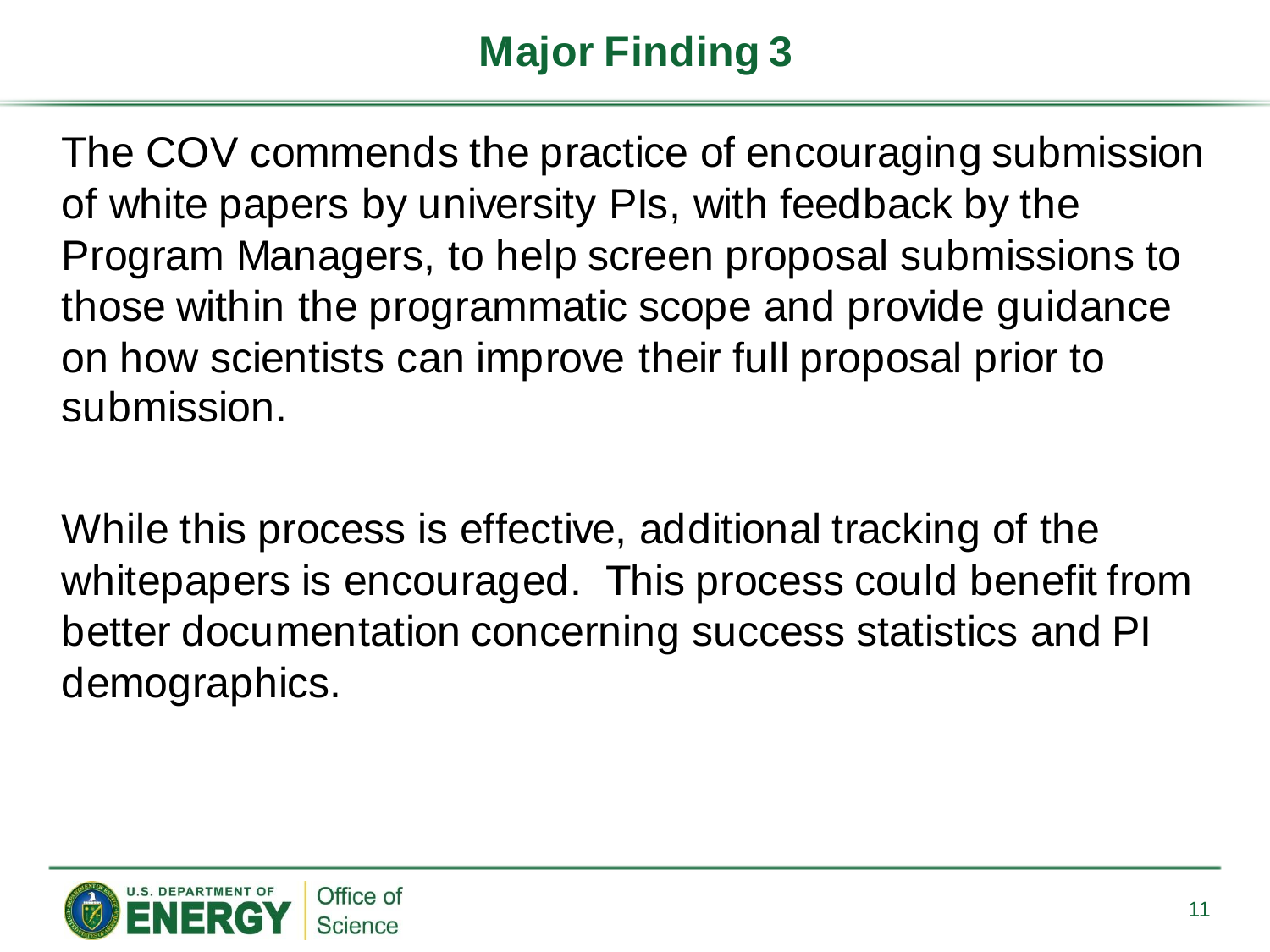The COV was honored to be the first to employ the PAMS COV module.

Navigating PAMS proved to be more challenging than anticipated. The lessons learned from our experience will undoubtedly benefit future COVs within BES.

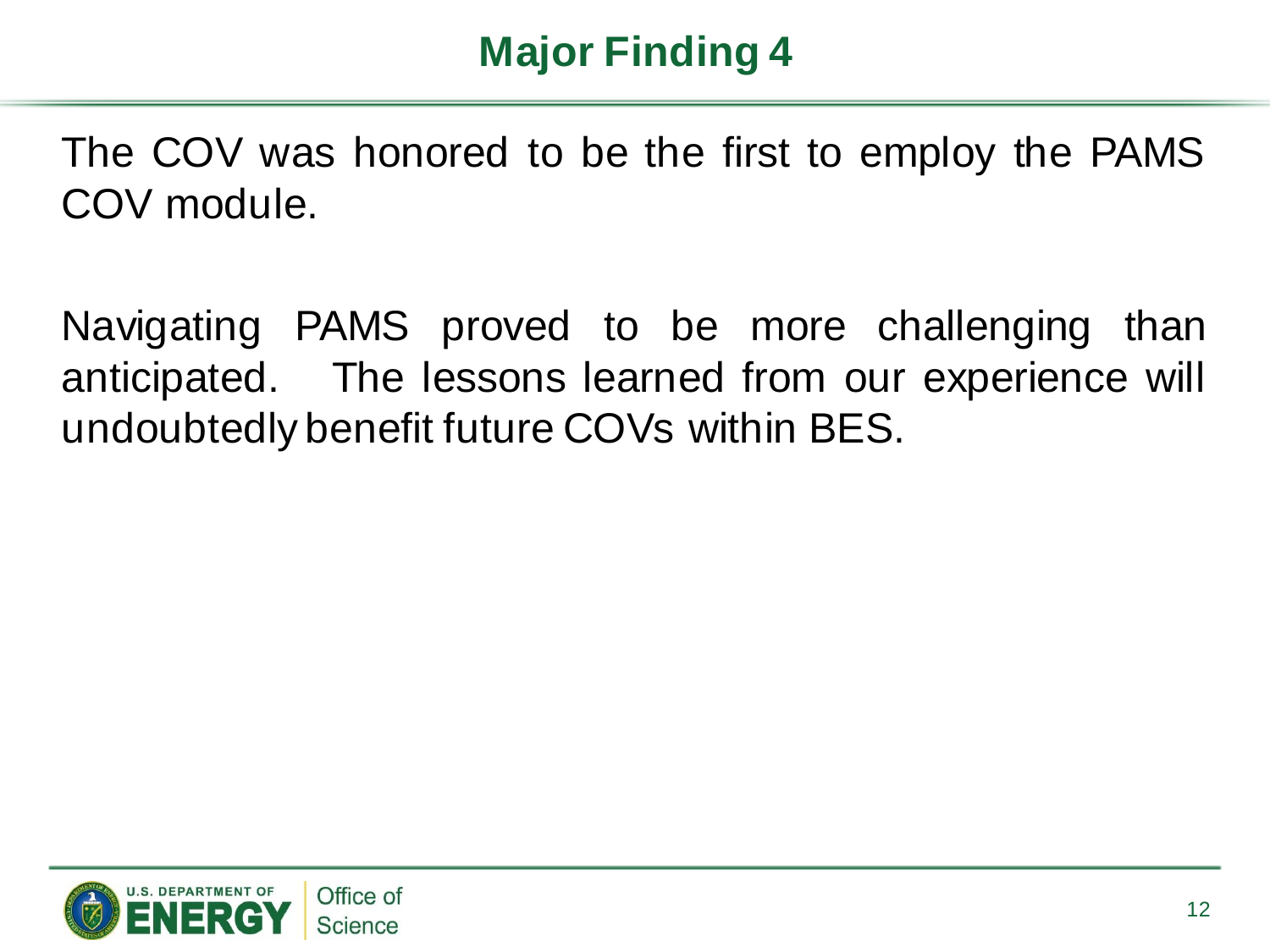## **Major Recommendation 1**

The COV strongly recommends providing the opportunity and resources for Program Officers to travel to national and international conferences, as well as to visit the laboratories of researchers in their programs. Attending conferences is critical for PMs to maintain cutting edge portfolios and identify emerging research opportunities. Visiting the laboratories of principal investigators allows the Program Managers to maintain closer contact with these researchers and to discuss new research directions within their programs.

Overall, increased travel will broaden participation in the BES programs and ensure that the research remains at the scientific frontier.

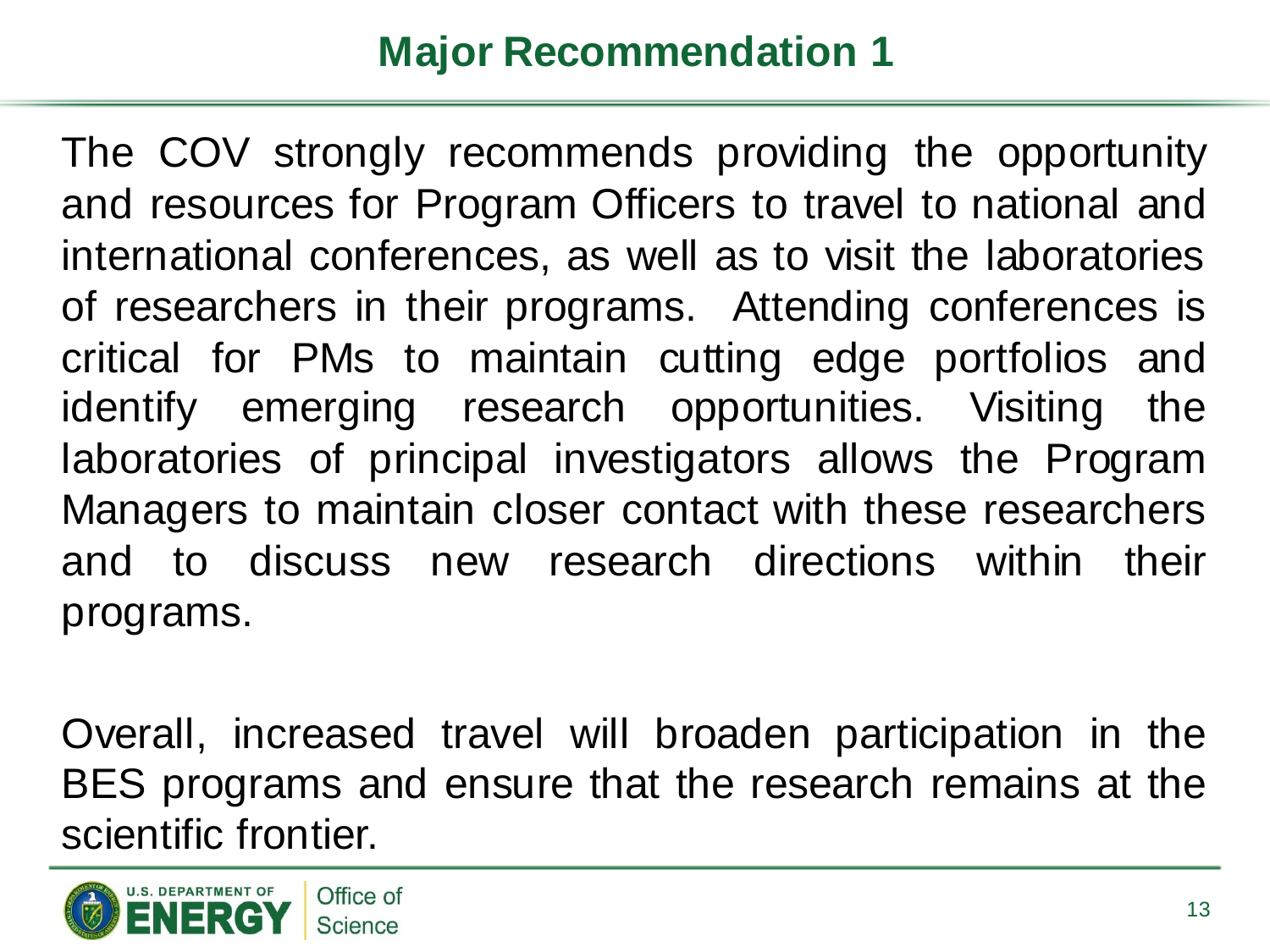## **Major Recommendation 2**

Implementation of the PAMS system is laudable. Nonetheless, additional modules and improvements will be beneficial.

- Additional functionality is needed to facilitate analysis of demographic data. Such data are critical for determining how the reviewing process could be improved and the diversity of the investigator pool could be broadened.
- The National Laboratory module needs to be developed and deployed to facilitate efficient and effective review of laboratory programs.
- Attention needs to be paid to the ease of use for people who are new to the system, e.g., members of a COV.

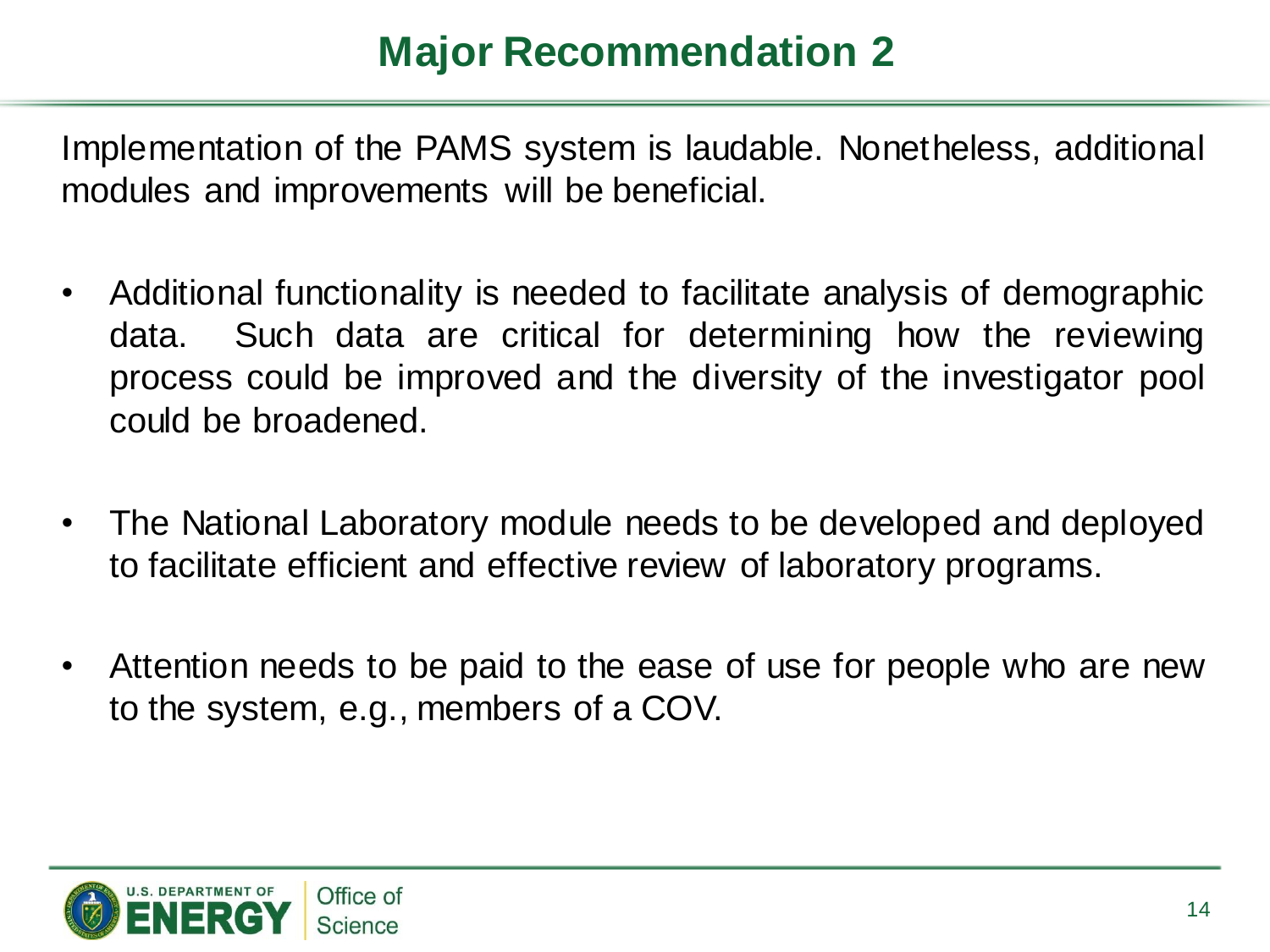### **Major Recommendation 3**

The COV commends CSGB's initial implementation of strategic planning and encourages broadening the scope to identify synergies and new research opportunities among various CSGB teams and with other BES divisions.

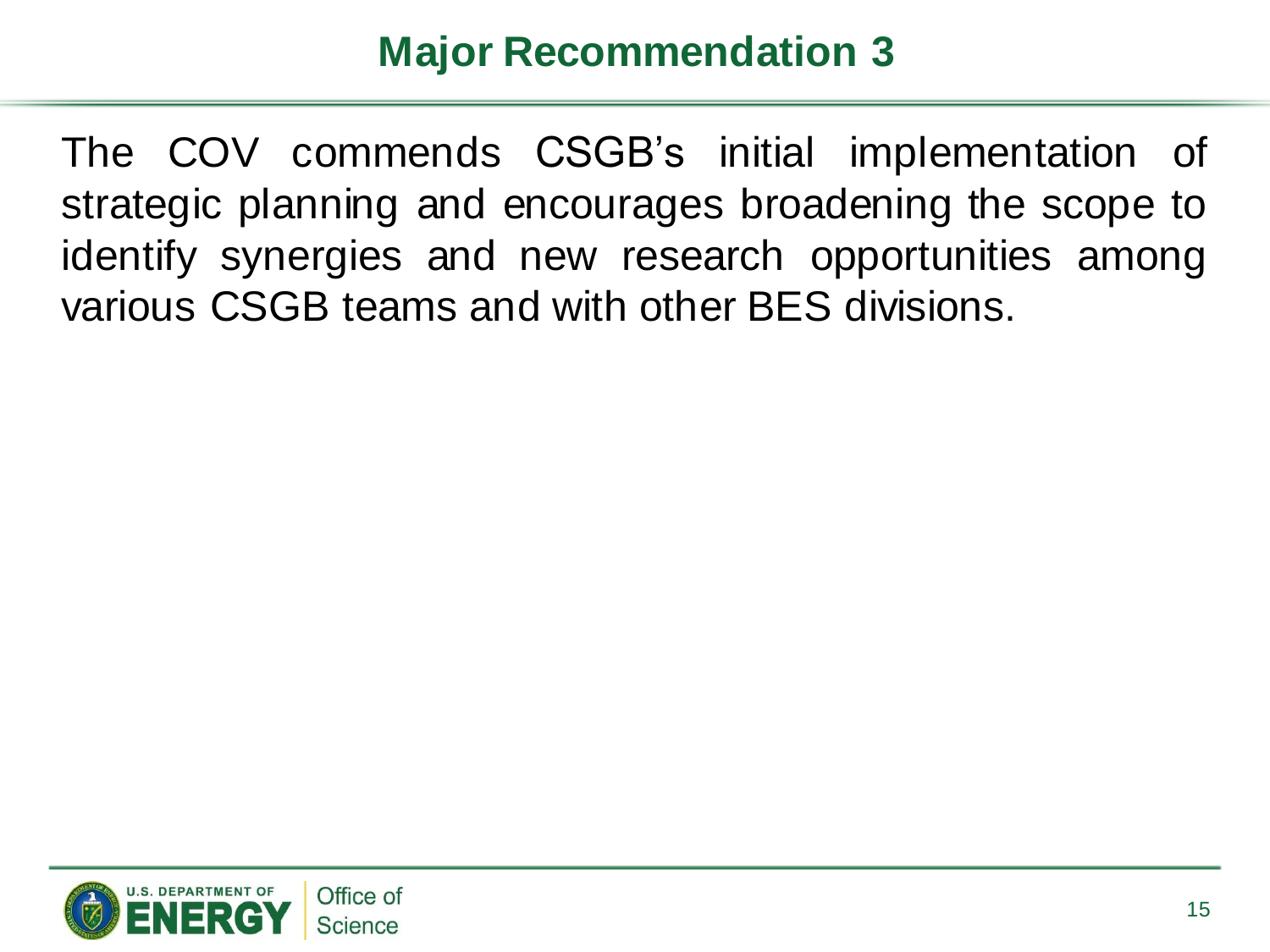With the excellent descriptions of funding decisions already generated by the PMs, we encourage the program managers to consider ways in which some of this information could be extracted from these documents, and transmitted to the PI in writing as well as over the phone. This is particularly important for proposals that are being declined or terminated.

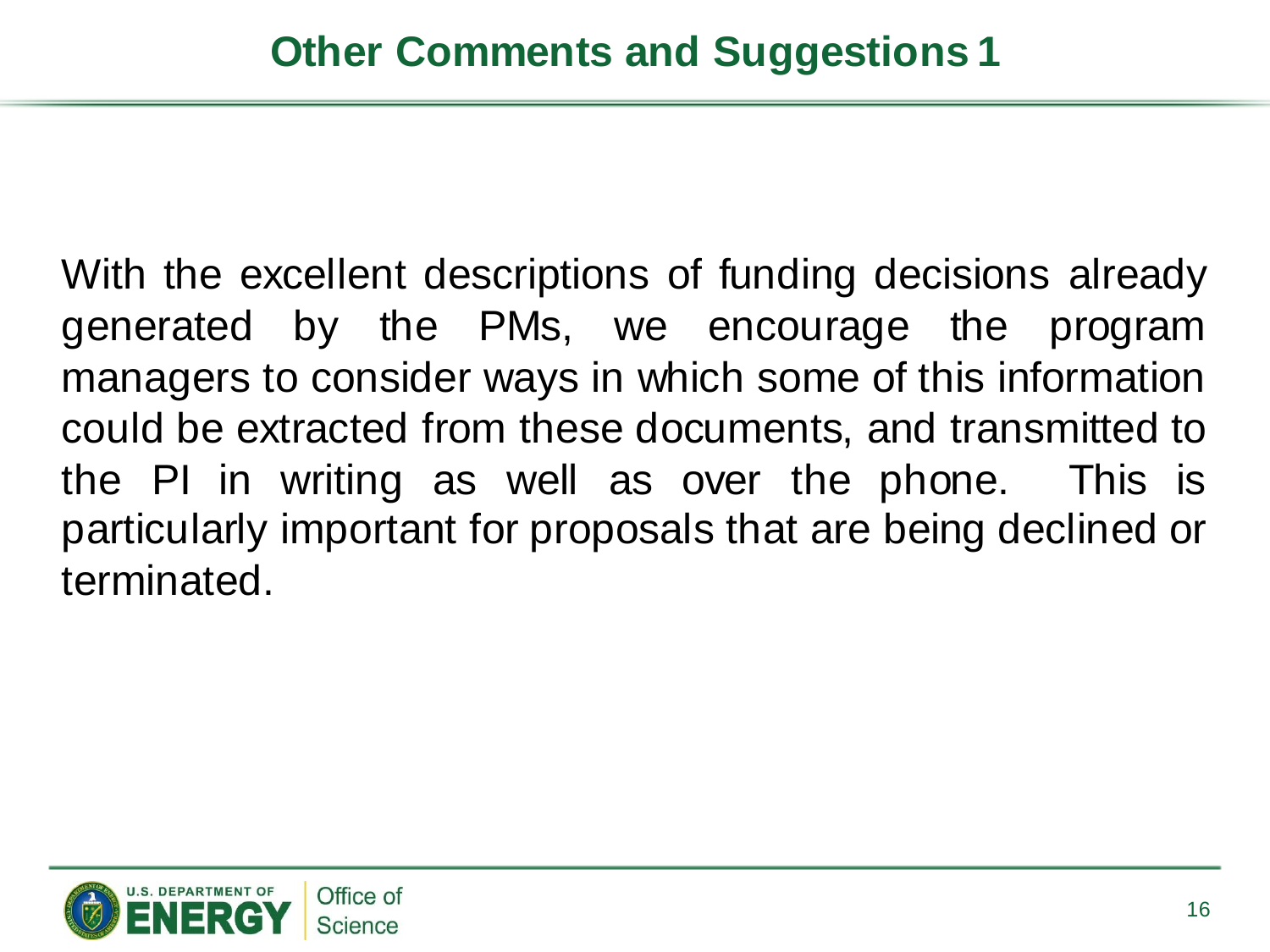With the blurring of boundaries between different areas of research, and the importance of multidisciplinary and interdisciplinary science, the COV suggests occasional cross-team PI meetings between various programs within BES.

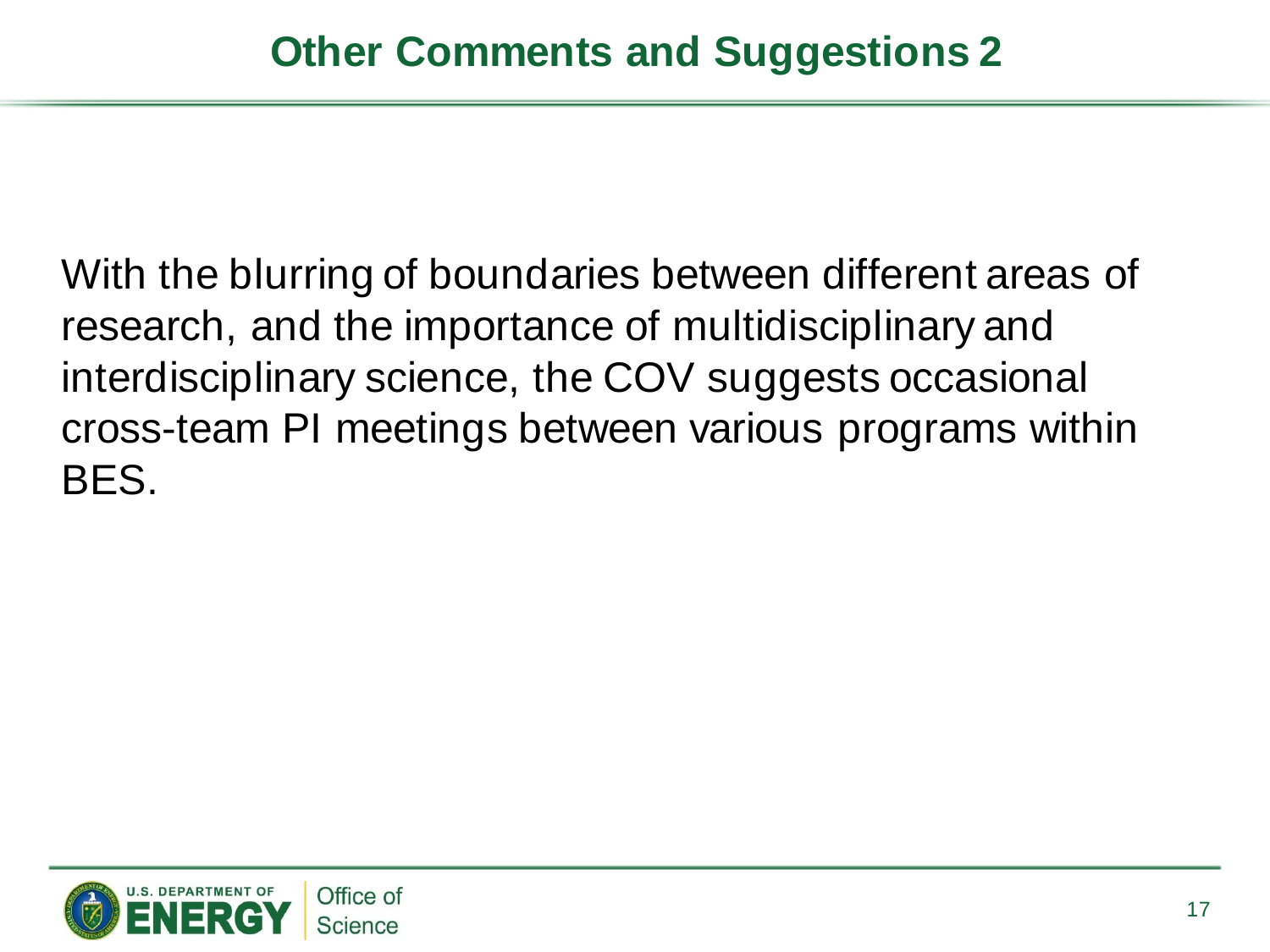The COV greatly appreciated having the program stature documents. These are exceptionally useful in marketing and promoting the programs appropriately (and impressively!). We suggest that the structure and content of these documents become uniform across the programs in the future.

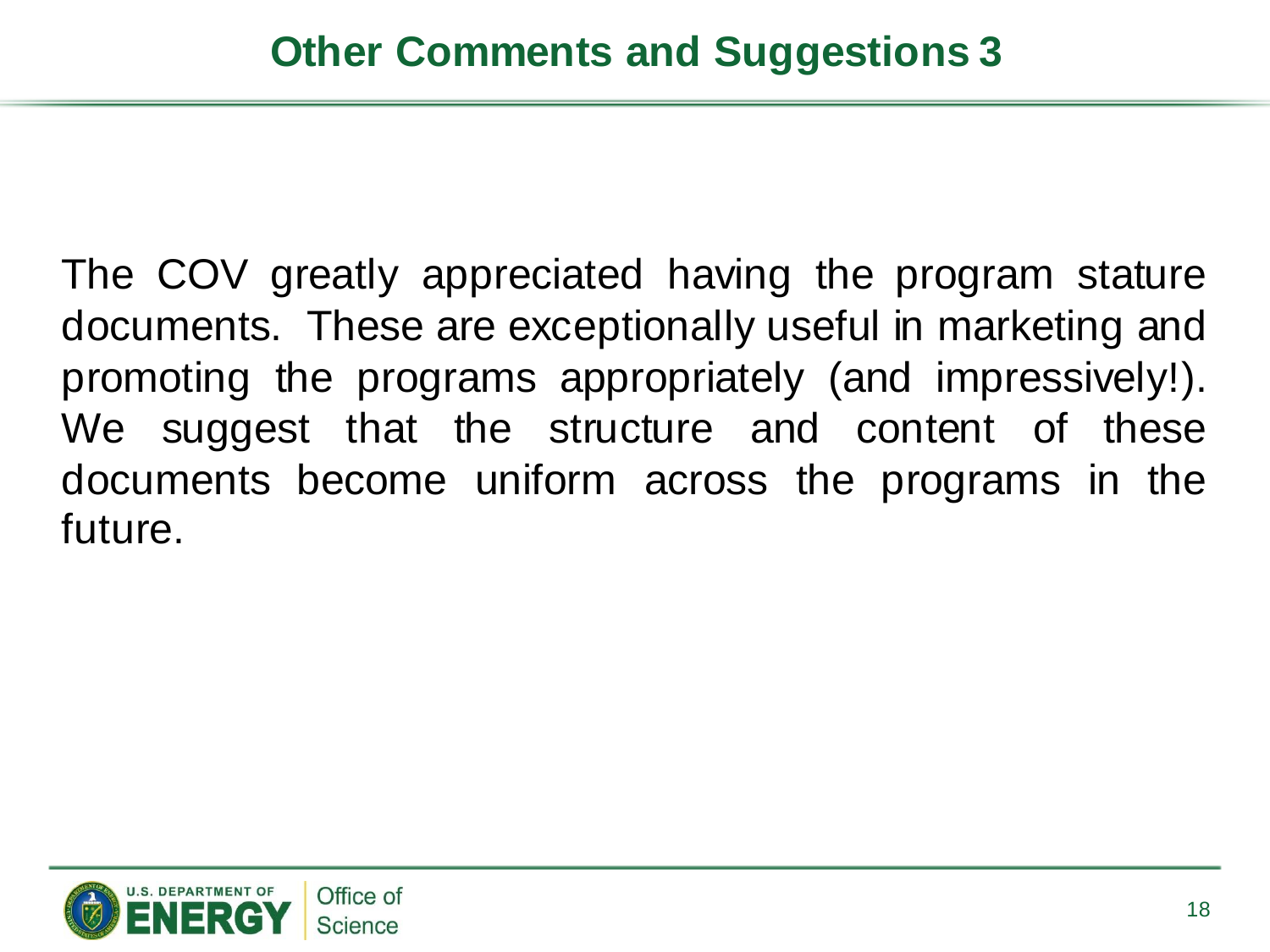## **Other Comments and Suggestions 4**

At present the email response to whitepapers simply indicates whether a full proposal is encouraged or discouraged but without explanation. In order to provide more feedback to the PI, without significantly increasing the burden on the PMs, a checkbox system could be implemented.

For example, checkboxes might include:

- Unresponsive to the solicitation topic
- Outside the programmatic scope
- Lacks innovation relative to funded program components
- $\bullet$  Etc.